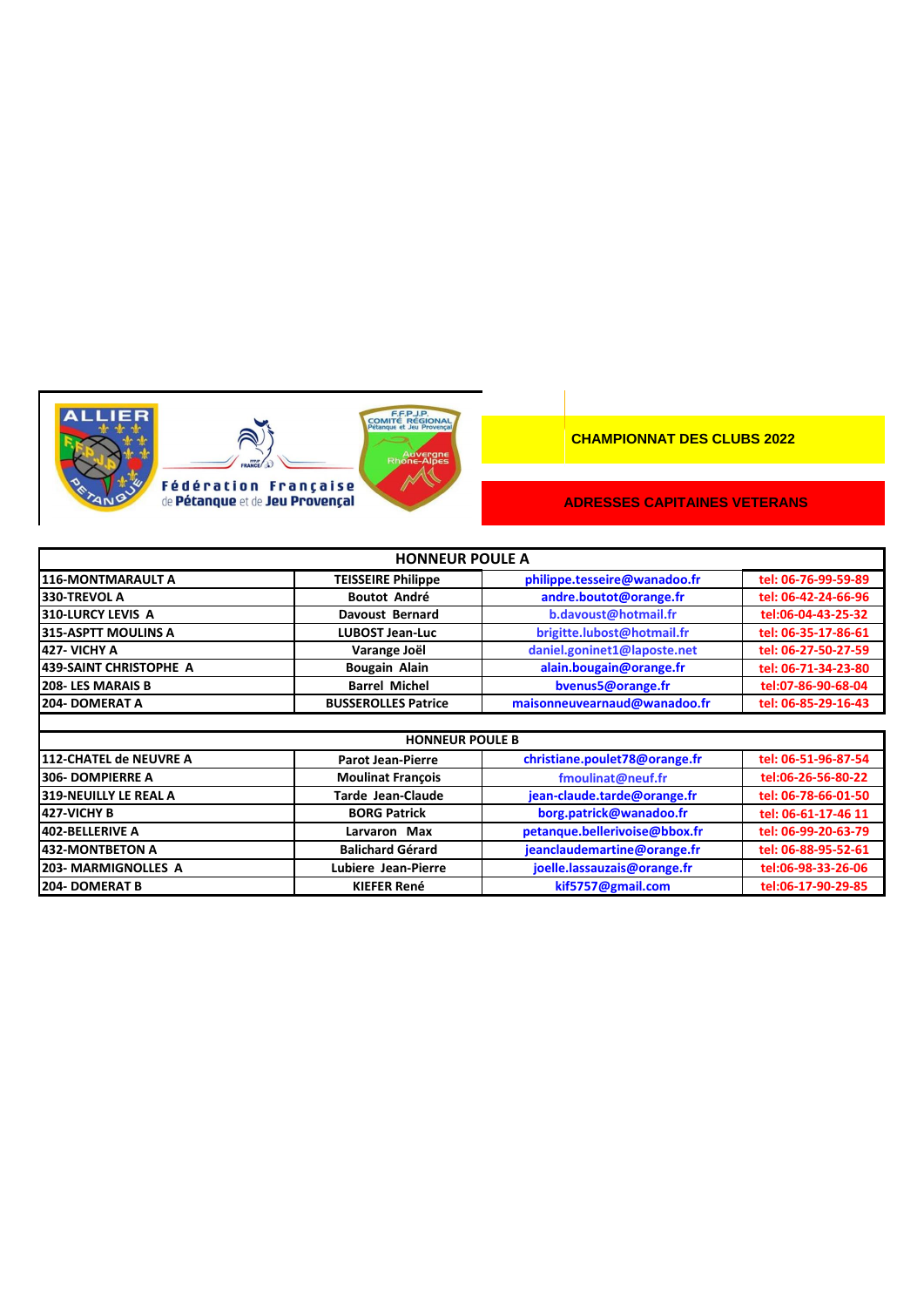





#### **CHAMPIONNAT DES CLUBS 2022**

|                           | 1ère DIVISION                | <b>POULE A</b>                  |                      |
|---------------------------|------------------------------|---------------------------------|----------------------|
| <b>104-BOURBON A</b>      | <b>BOURDIN Patrick</b>       | bourdinpatrick@gmail.com        | tel: 07-72-06-80-13  |
| 318-PETANQUE MOULINOISE A | <b>MASSINI Jean</b>          | vigneron.alain@gmail.com        | tel: 06-59-28-77-53  |
| 330-TREVOL B              | <b>Prieur Didier</b>         | didier.prieur@all-in-one.ovh    | tel: 06-81 -40-10-69 |
| 326-THIEL / ACOLIN A      | Chervy Alain                 | chervy.vincent@orange.com       | tel: 04-70-42-78-06  |
| <b>444-RONGERES A</b>     | <b>Bourduche Jean Claude</b> | bourduche.jean-claude@orange.fr | tel: 06-11-15-04-26  |
| 427-VICHY C               | <b>GRINCOURT Isabelle</b>    | igs03@orange.fr                 | tel: 06-07-19-82-84  |
| 425 - VARENNES / TECHE A  | <b>Magnien Jean-Pierre</b>   | jean-pierre.magnien@sfr.fr      | tel: 06-09-46-48-77  |
| <b>227- COMMENTRY A</b>   | <b>Collin Bernard</b>        | annie.peteau@sfr.fr             | tel:06-89-18-83-43   |

| 1ère DIVISION<br><b>POULE B</b> |                            |                                   |                     |  |
|---------------------------------|----------------------------|-----------------------------------|---------------------|--|
| <b>116-MONTMARAULT B</b>        | Carte Noël                 | noel.carte@orange.fr              | tel: 06-87-96-14-44 |  |
| 316-NEUVY A                     | Letang Jean                | jeannot.letang@gmail.com          | tel: 06-63-45-58-66 |  |
| 328-TOULON A                    | <b>Desplaignes Charles</b> | desplaignes.christine@akeonet.com | tel: 06-27-42-54-02 |  |
| <b>311-LUSIGNY A</b>            | <b>Aroles Roger</b>        | roger.aroles@sfr.fr               | tel: 06-27-52-57-68 |  |
| 421-ST GERMAIN B                | <b>Herve Luc</b>           | patrick.hernandez1@bbox.fr        | tel: 06-73-97-84-00 |  |
| <b>418-MONTAIGUET A</b>         | <b>BILLARD Michel</b>      | martine.quatresous@wanadoo.fr     | tel: 06-78-73-68-70 |  |
| <b>455-RHUE A</b>               | <b>Vallenet Paul</b>       | paul.vallenet@orange.fr           | tel: 06-78-88-95-47 |  |
| <b>203-MARMIGNOLLES B</b>       | <b>Pailloux Yannick</b>    | pailloux.yannick@wanadoo.fr       | tel: 06-85-73-82-42 |  |

|                            | 1ère DIVISION              | <b>POULE C</b>                   |                     |
|----------------------------|----------------------------|----------------------------------|---------------------|
| 102- PARAY/BRIAILLES A     | Dreure Jean - Michel       | marylinedreure@outlook.fr        | tel:06-01-73-11-91  |
| 306-DOMPIERRE B            | <b>Baurens Jean</b>        | simon003@hotmail.fr              | tel:07-81-29-22-57  |
| 318- PETANQUE MOULINOISE B | <b>Vigneron Alain</b>      | vigneron.alain03@gmail.com       | tel:06-63-58-36-93  |
| 333-JALIGNY A              | <b>Martinant Christian</b> | christian.martinant@orange.fr    | tel:07-71-27-96-26  |
| 407- CREUZIER A            | <b>Bianconi Marc</b>       | m.bianconi@sfr.fr                | tel: 06-33-13-82-05 |
| 408- CUSSET C              | Radurier Jacky             | maxos001aol.com                  | tel: 06-32-99-37-34 |
| 432-MONTBETON B            | Simonutti Michel           | jeanclaudemartine@orange.fr      | tel: 06-89-52-01-83 |
| 314- MONCOMBROUX A         | <b>CHEVENIER Frédéric</b>  | frederic.chevenier1956@gmail.com | tel: 06-37-35-36-65 |

| 1ère DIVISION<br><b>POULE D</b> |                        |                                  |                     |  |
|---------------------------------|------------------------|----------------------------------|---------------------|--|
| <b>205-ESTIVAREILLES A</b>      | <b>Marine Pierre</b>   | petanque-lampierclub@laposte.net | tel: 06-64-51-65-00 |  |
| 316-NEUVY B                     | <b>Bonnet Georges</b>  | bonnetjojo@wanadoo.fr            | tel: 06-72-75-18-23 |  |
| <b>325- VILLENEUVE A</b>        | <b>BRAZY Bernard</b>   | brazy.bernard@orange.fr          | tel: 06-80-25-05-86 |  |
| 303- BESSAY A                   | Boissière Jean         | boissierejean@outlook.fr         | tel:04-70-43-09-50  |  |
| <b>427- VICHY D</b>             | <b>RUDEWICZ Pascal</b> | rudewiczavenir@hotmail.com       | tel: 06-81-39-03-32 |  |
| <b>420- VARENNES A</b>          | Bertran Jacky          | jacky.bertran@wanadoo.fr         | tel: 06-70-60-05-43 |  |
| <b>208-LES MARAIS C</b>         | <b>Andrier Monique</b> | monique.andrier@laposte.net      | tel:06-82-19-35-60  |  |
| 223- NERIS A                    | <b>Aujames Pascal</b>  | interlignes-pascal@wanadoo.fr    | tel:06-75-38-02-43  |  |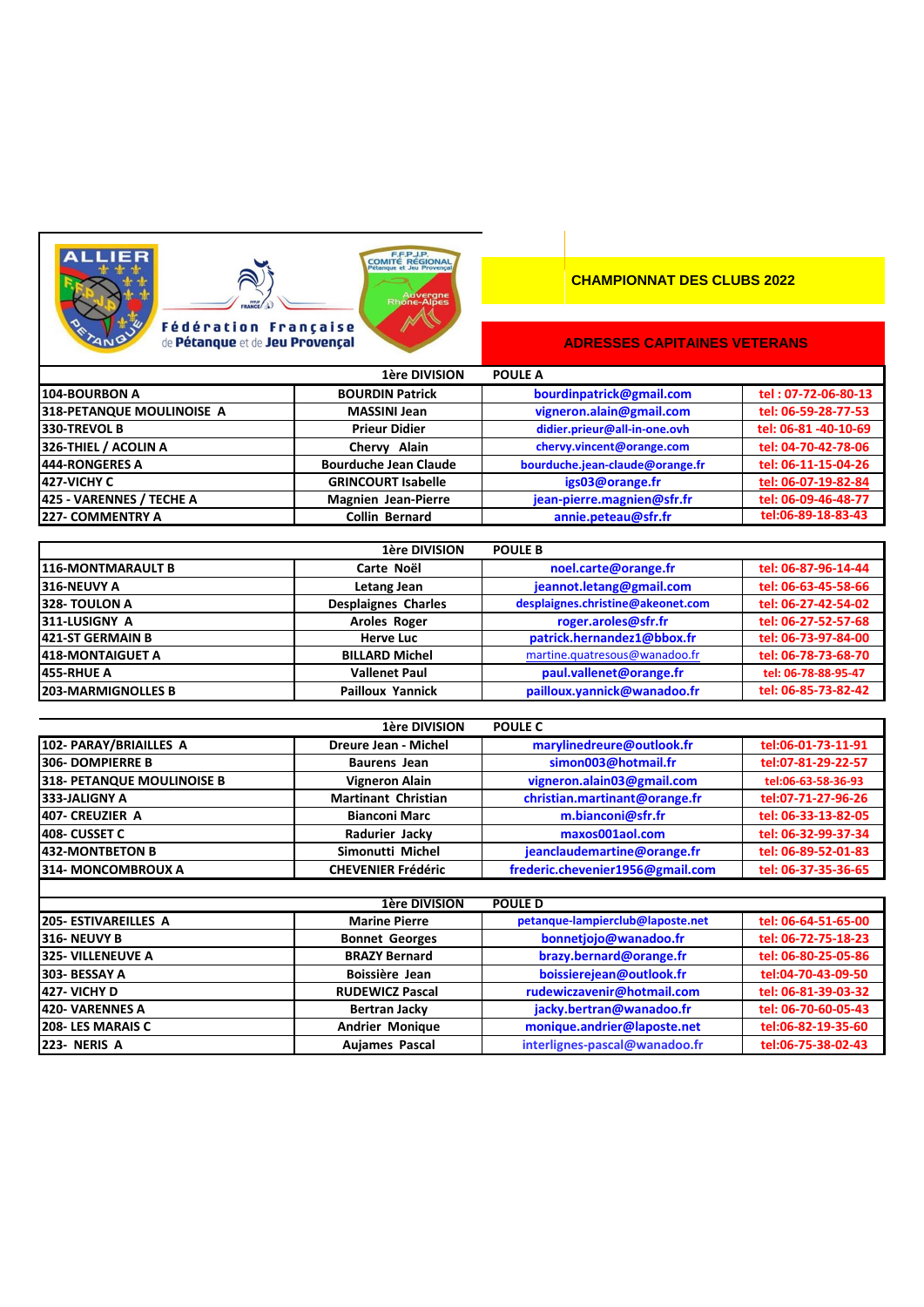





|                         | 2ème DIVISION           | <b>POULE A</b>              |                     |
|-------------------------|-------------------------|-----------------------------|---------------------|
| 121-TREBAN A            | Pacheco Julien          | petanque.treban@gmail.com   | tel: 06-31-85-28-46 |
| 221- VALLON en SULLY A  | <b>Muguet Guy</b>       | muguetguy@laposte.net       | tel:07-81-78-28-16  |
| <b>331-YZEURE B</b>     | <b>GONZALEZ Bernard</b> | aumaber64@gmail.com         | tel: 06-07-09-81-30 |
| 319- NEUILLY LE REAL B  | <b>Viaud Roland</b>     | roland-viaud03000@gmail.com | tel: 06-64-84-32-35 |
| 324-SAINT MENOUX A      | <b>Schmauch Eric</b>    | eric.et.sylvie@wanadoo.fr   | tel: 06-70-66-77-59 |
| 429- BUSSET A           | Lamarque Jean-Claude    | lamarque.famille@orange.fr  | tel: 06-71-10-20-02 |
| 425- VARENNES / TECHE B | <b>JONARD Roger</b>     | rogerjonard@sfr.fr          | tel: 06-83-73-01-73 |
| 432- MONTBETON C        | Pesenti Jacky           | jeanclaudemartine@orange.fr | tel: 06-84-65-79-37 |

|                            | 2ème DIVISION           | POULE B                        |                     |
|----------------------------|-------------------------|--------------------------------|---------------------|
| 104- BOURBON B             | Paris Roger             | paris.roger2@wanadoo.fr        | tel: 06-33-05-42-66 |
| 420- VARENNES B            | <b>Uliana Francoise</b> | petanquevarennoise@gmail.com   | tel:06-64-88-16-35  |
| 331 - YZEURE C             | <b>Augustin Serge</b>   | sylviane.lhermet@orange.fr     | tel: 06-07-90-00-70 |
| 316-NEUVY D                | <b>SANVOISIN Gilles</b> | gilles.sanvoisin2@orange.fr    | tel:06-76-91-21-91  |
| 319- NEUILLY LE REAL C     | <b>BERGER Sylvain</b>   | bergersyl@orange.fr            | tel: 06-83-42-39-71 |
| <b>228- SAINT VICTOR A</b> | Silva Joseph            | joseph.porto03@ hotmail.fr     | tel: 06-40-73-40-19 |
| 402- BELLERIVE B           | Larvaron Max            | petanque.bellerivoise@bbox.fr  | tel: 06-99-20-63-79 |
| 413 - LAPALISSE A          | Solle Jean-Pierre       | sebastiendegaugue145@gmail.com | tel: 06-78-04-12-61 |

|                     | 2ème DIVISION           | POULE C                       |                     |
|---------------------|-------------------------|-------------------------------|---------------------|
| 106- BUXIERES A     | <b>Hedin Francis</b>    | francis.hedin@orange.fr       | tel:06-74-64-11-91  |
| 325- VILLENEUVE B   | <b>LANDRY Christian</b> | boutry-christophe@gmx.fr      | tel:06-72-20-92-73  |
| 330 - TREVOL C      | <b>Colin Rejane</b>     | colin.rejane03@gmail.com      | tel: 06-43-36-20-78 |
| 227- COMMENTRY B    | <b>MANCY Alain</b>      | mancy.alain@orange.fr         | tel:06-03-09-30-83  |
| 204-DOMERAT C       | <b>LAUSTRIAT michel</b> | michel laustriat@hotmail.fr   | tel: 06-32-90-79-49 |
| <b>427- VICHY E</b> | <b>ASAL Jean-Pierre</b> | jp.asal@hotmail.fr            | tel: 06-07-23-26-77 |
| 402- BELLERIVE C    | Larvaron Max            | pétanque.bellerivoise@bbox.fr | tel:06-99-20-63-79  |
| <b>455-RHUE B</b>   | Giraud André            | giraudandre@orange.fr         | tel:06-86-83-22-74  |

|                          | 2ème DIVISION                 | POULE D                         |                     |
|--------------------------|-------------------------------|---------------------------------|---------------------|
| <b>110- CRESSANGES A</b> | <b>Chervet Christian</b>      | christian.chervet0571@orange.fr | tel: 06-31-38-95-74 |
| <b>215-MALICORNE A</b>   | <b>COMBEMOREL Jean-Pierre</b> | petanquemalicorne03@gmail.com   | tel:06-59-86-99-82  |
| 316-NEUVY C              | <b>BERTHIER Gérard</b>        | gigisim38@gmail.com             | tel: 06-89-27-17-73 |
| 306-DOMPIERRE C          | <b>ROQUE Jean-Bernard</b>     | jbero70@orange.fr               | tel: 06-75-20-65-15 |
| 322-LE DONJON A          | Decennes René                 | isabelle.decenne@wanadoo.fr     | tel: 06-88-85-86-36 |
| 404 - ABREST A           | <b>CHALLAL Farid</b>          | lapetanqueabrestoise@gmail.com  | tel: 06-67-67-67-72 |
| 1408 - CUSSET D          | <b>Bernard Jacky</b>          | mamoune03700@hotmail.fr         | tel: 06-19-26-71-53 |
| <b>424-SAULZET A</b>     | <b>MAUME Jean-Marc</b>        | jm.maume@orange.fr              | tel: 06-87-07-35-62 |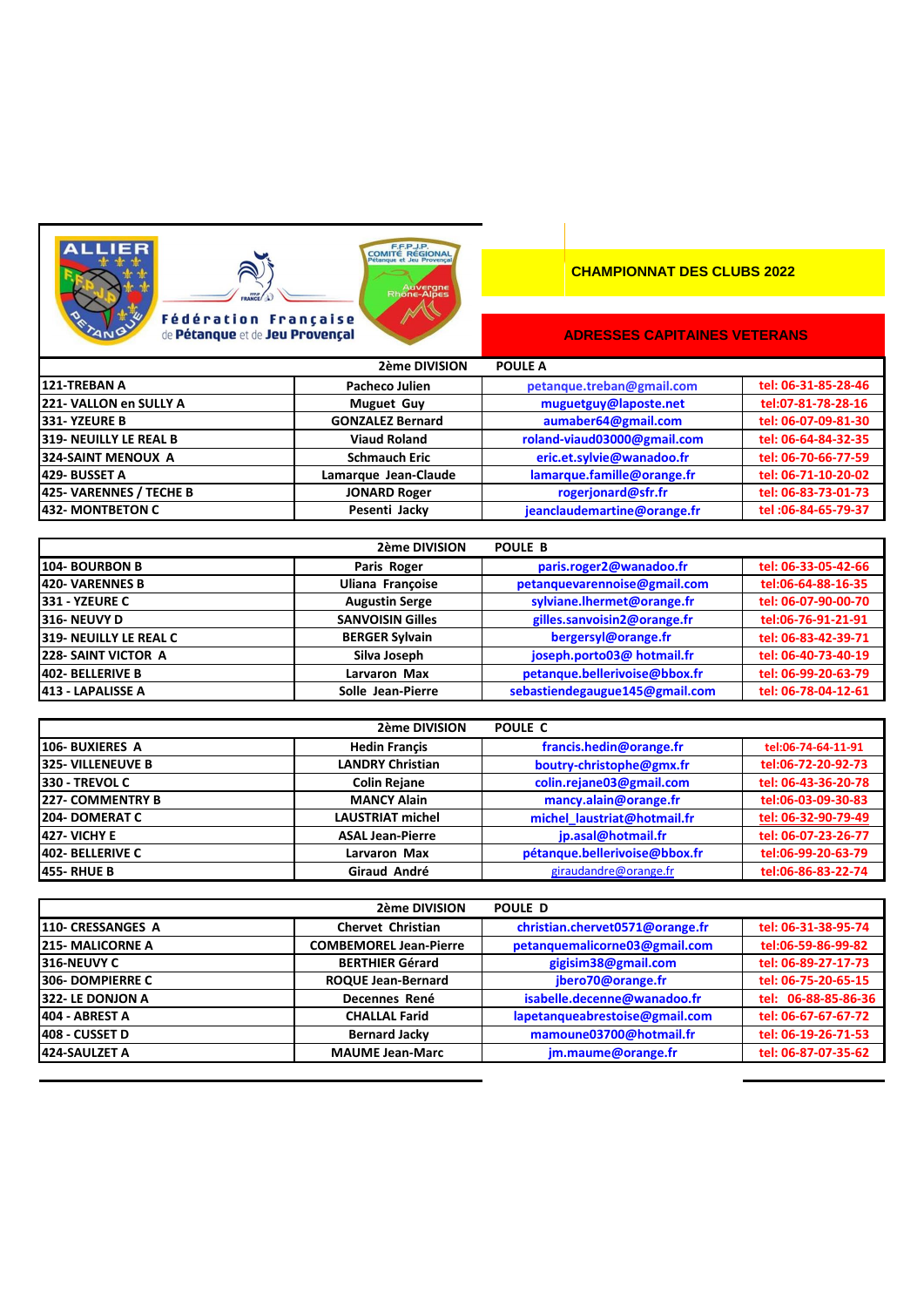



## **CHAMPIONNAT DES CLUBS 2022**

## **ADRESSES CAPITAINES VETERANS**

|                           | 3ème DIVISION            | <b>POULE A</b>                |                     |
|---------------------------|--------------------------|-------------------------------|---------------------|
| 1112- CHATEL de NEUVRE B  | <b>Poulet Jean-Paul</b>  | christiane.poulet78@orange.fr | tel: 06-82-96-87-79 |
| <b>128-YGRANDE A</b>      | <b>Reynaud Guy</b>       | guy.reynaud4@wanadoo.fr       | tel: 06-44-78-06-58 |
| <b>122- TRONGET A</b>     | <b>Charmant Guv</b>      | guycharmant@orange.fr         | tel: 06-50-68-13-03 |
| <b>422 - SAINT REMY A</b> | Feve Jacky               | jackyfeve@orange.fr           | tel: 06-66-91-54-23 |
| 102- PARAY/BRIAILLES B    | Camus Lucien             | blanchet.jeanmichel@sfr.fr    | tel: 06-63-46-93-13 |
| 121 - TREBAN B            | Salmin Roselyne          | patricia.lesparre@orange.fr   | tel: 06-78-89-85-13 |
| <b>116- MONTMARAULT C</b> | <b>CHEVALIER Bernard</b> | chevalier.bernard24@orange.fr | tel: 06-41-04-40-39 |
| 408 - CUSSET E            | David Serge              | ann.da03300@gmail.com         | tel: 06-82-32-13-37 |

<u>ergr</u>

|                          | 3ème DIVISION                 | <b>POULE B</b>                 |                     |
|--------------------------|-------------------------------|--------------------------------|---------------------|
| 321 - PARAY LE FRESIL A  | <b>Renaud Gerard</b>          | renaud.gerard@akeonet.com      | tel: 06-70-27-47-06 |
| 324 - SAINT MENOUX B     | <b>Clement Jean Claude</b>    | jeanclaudeclement473@yahoo.fr  | tel: 06-44-13-15-74 |
| 330-TREVOLD              | <b>BIWNET Odile</b>           | transportsbrunet@wanadoo.fr    | tel: 06-71-20-01-63 |
| <b>128 - YGRANDE B</b>   | Daphy Michel                  | michdaf@laposte.net            | tel: 06-66-09-05-37 |
| 302 - BEAULON A          | Jardin Philippe               | philip.jardin@orange.fr        | tel: 06-98-56-68-89 |
| 307- GARNAT SAINT MARTIN | <b>GUY Jean-Jacques</b>       | gabriel2.joelle@orange.fr      | tel: 06-33-90-05-80 |
| 303 - BESSAY C           | <b>Gadet Hubert</b>           | hubert.gadet@orange.com        | tél: 06-30-42-17-35 |
| 331 - YZEURE D           | <b>Masseret Jean - Pierre</b> | masseret.jean-pierre@orange.fr | tel: 06-64-74-83-22 |

|                            | <b>3ème DIVISION</b>       | <b>POULE C</b>                     |                     |
|----------------------------|----------------------------|------------------------------------|---------------------|
| 315- ASPTT MOULINS B       | <b>MOSCATELLI Philippe</b> | namos03@hotmail.fr                 | tél: 06-33-78-04-13 |
| <b>1331 -YZEURE E</b>      | <b>Tetard Patrick</b>      | patrick.sylviane.74@orange.fr      | tel: 06-33-41-66-85 |
| <b>432- MONTBETON D</b>    | Spengler Didier            | jeanclaudemartine@orange.fr        | tel:06-32-16-19-62  |
| <b>427- VICHY F</b>        | <b>Patet Alain</b>         | patet.alain@wanadoo.fr             | tel: 07-72-16-02-94 |
| <b>310 - LURCY LEVIS B</b> | <b>Richard Bernard</b>     | bernardags2@hotmail.fr             | tel: 07-87-67-53-90 |
| 407 - CREUZIER B           | Pouzet Jacky               | petanque.joyeuxcochonnet@orange.fr | tel: 06-74-02-44-46 |
| <b>430 - HAUTERIVE A</b>   | <b>SABY Guy</b>            | joeguillaumin@hotmail.fr           | tel: 06-88-67-53-28 |
| 303 - BESSAY B             | <b>LELAY Guy</b>           | guy.lelay@wanadoo.fr               | tél: 06-88-67-53-28 |

| <b>3ème DIVISION</b><br><b>POULE D</b> |                       |                                    |                     |
|----------------------------------------|-----------------------|------------------------------------|---------------------|
| <b>203-MARMIGNOLLES C</b>              | <b>Maume Marc</b>     | marc.maume@sfr.fr                  | tel: 06-18-28-19-11 |
| 229- COMBRAILLES A                     | <b>Navillod Guy</b>   | guy.navillod@orange.fr             | tel: 06-40-42-82-45 |
| <b>223 - NERIS B</b>                   | Cailhol Jany          | cailhol.jany@orange.fr             | tel: 06-66-20-45-64 |
| <b>1420 - VARENNES C</b>               | <b>TECHE Roland</b>   | teche.roland@orange.fr             | tel: 06-41-84-30-43 |
| 425 - VARENNES / TECHE C               | Guy Gérard            | guy-gerard@live.fr                 | tel: 06-86-03-99-57 |
| 407 - CREUZIER C                       | <b>Gaidier Robert</b> | petanque.joyeuxcochonnet@orange.fr | tel: 06-73-16-08-83 |
| 408 - CUSSET F                         | Jacob Jean-Yves       | jyjj@orange.fr                     | tel: 06-31-61-97-55 |
| <b>1436 - SAINT FELIX A</b>            | <b>Neury Maryse</b>   | neury.olivier@orange.fr            | tel: 06-79-64-75-03 |
|                                        |                       |                                    |                     |